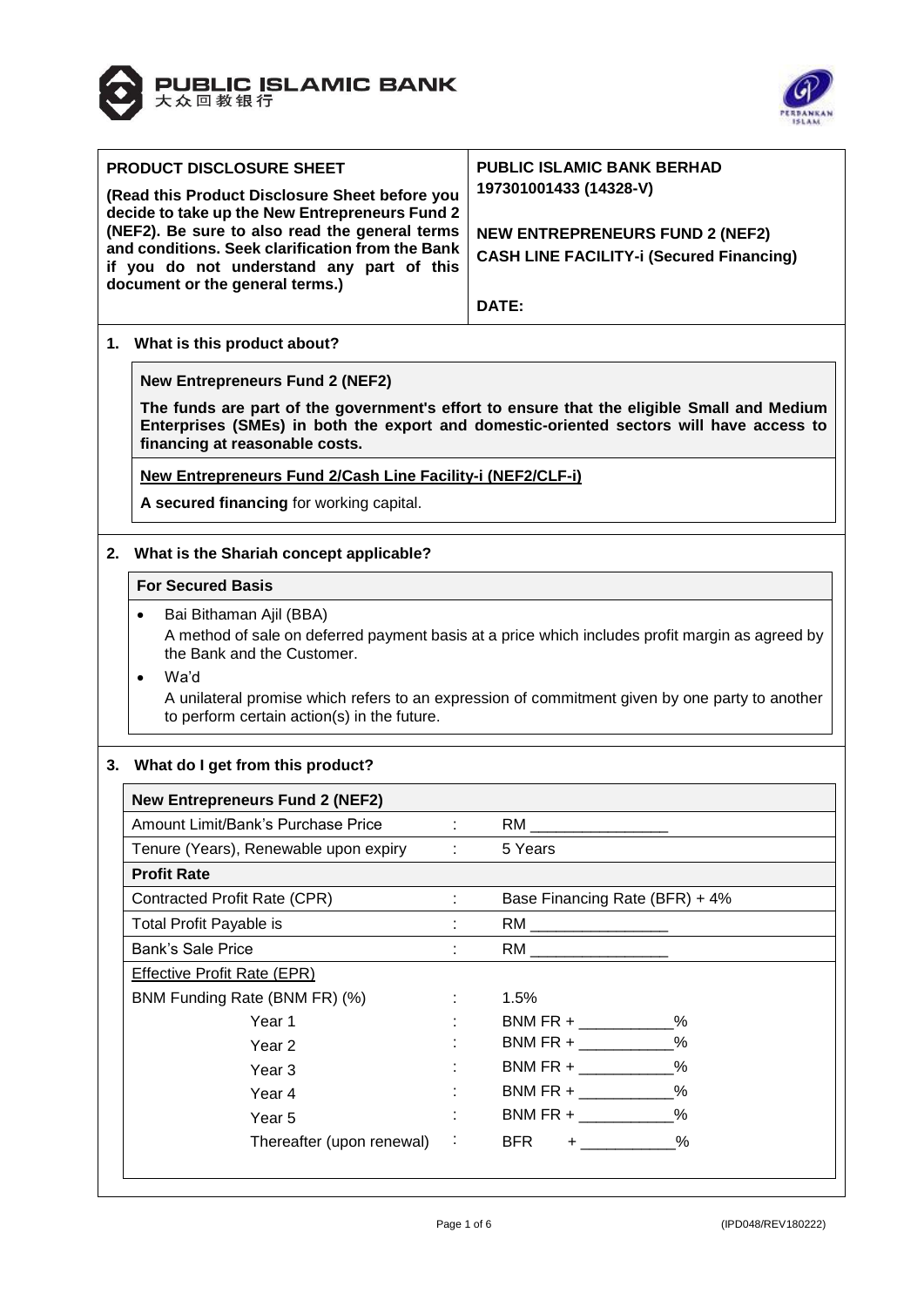



|     | <b>Fees and Charges</b>                                                                                                                                                                                                                                                                                                                                    | Amount (RM)                                                                  |
|-----|------------------------------------------------------------------------------------------------------------------------------------------------------------------------------------------------------------------------------------------------------------------------------------------------------------------------------------------------------------|------------------------------------------------------------------------------|
| 4.1 | Processing Fees* (where applicable)                                                                                                                                                                                                                                                                                                                        |                                                                              |
|     | One-time fee charged for approval financing                                                                                                                                                                                                                                                                                                                |                                                                              |
|     | Purchasing/Refinancing<br>i)                                                                                                                                                                                                                                                                                                                               |                                                                              |
|     | Up to RM30,000<br>٠                                                                                                                                                                                                                                                                                                                                        | 50.00                                                                        |
|     | RM30,001 to RM100,000                                                                                                                                                                                                                                                                                                                                      | 100.00                                                                       |
|     | Above RM100,000                                                                                                                                                                                                                                                                                                                                            | 200.00                                                                       |
|     | Purchase of Commercial & Industrial<br>Property<br>ii)<br>(excluding land) under SWIFT/SMILAX Plan                                                                                                                                                                                                                                                         | 200.00                                                                       |
| 4.2 | Upfront Fees* (where applicable)                                                                                                                                                                                                                                                                                                                           |                                                                              |
|     | Facility(ies) Secured by All Types of Land (excluding<br>i)<br><b>Bridging Financing)</b>                                                                                                                                                                                                                                                                  | 0.10%-0.20% of total financing<br>amount subject to a minimum<br>of RM500.00 |
|     | <b>Bridging Financing</b><br>ii)                                                                                                                                                                                                                                                                                                                           | 0.20% of total financing<br>amount subject to a minimum<br>of RM3,000.00     |
|     | The computation of the Processing Fees/Upfront Fees<br>$\ast$<br>for financing applications are to exclude the amount of<br>MRPA/MRTT/BFTT, etc. financed.                                                                                                                                                                                                 |                                                                              |
| 4.3 | <b>Stamp Duty</b>                                                                                                                                                                                                                                                                                                                                          |                                                                              |
|     | Stamping on Letter of Offer                                                                                                                                                                                                                                                                                                                                | 10.00                                                                        |
|     | Each subsidiary document such as Letter<br>0f<br>$\bullet$<br>Guarantee/ Letter of Set-Off (where applicable)                                                                                                                                                                                                                                              | 10.00                                                                        |
|     | <b>Stamping on Principal Agreement</b>                                                                                                                                                                                                                                                                                                                     | Ad valorem                                                                   |
|     | <b>Standing Instructions</b>                                                                                                                                                                                                                                                                                                                               | 10.00                                                                        |
| 4.4 | <b>Disbursement Fee</b>                                                                                                                                                                                                                                                                                                                                    |                                                                              |
|     | Include fees for registration of charge and other related<br>$\bullet$<br>charges                                                                                                                                                                                                                                                                          | Amount will vary depending on<br>the disbursement amount                     |
| 4.5 | Termination Fee shall be charged if the facility is cancelled<br>prior to the disbursement.                                                                                                                                                                                                                                                                | 2,000.00                                                                     |
|     | Note: <b>ONLY APPLICABLE</b> to facility secured<br>by<br>properties and land only (partially or fully secured). This<br>fee is NOT APPLICABLE to facility(ies) which is fully<br>secured by Islamic Investment-i/earmarking by marginal<br>deposit/current account-i, Government/Credit Guarantee<br>Corporation (CGC) financing which is on clean basis. |                                                                              |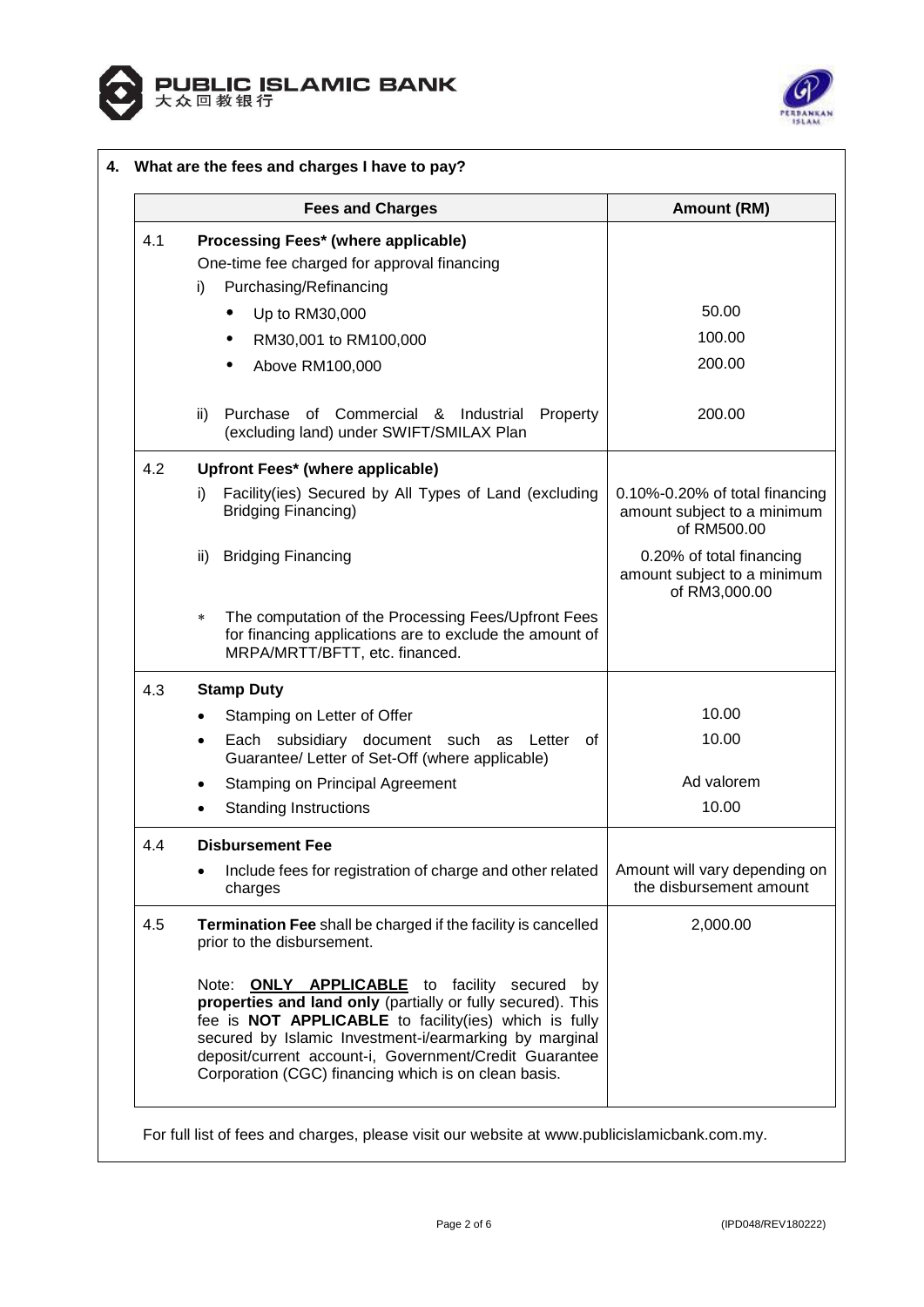



# **5. What if I fail to fulfil my obligations?**

- 5.1 Unless otherwise stipulated under the respective type of facility, in the event of default the Bank reserves the right to impose the following:
	- a) For failure to pay any instalments of the facility(ies) from date of the first disbursement until the date of the maturity of the facility(ies), the *ta'widh* (compensation) rate that shall be applied is one per cent (1%) per annum on any overdue amount, or any such rate as approved by Bank Negara Malaysia.

Formula for *ta'widh* on overdue instalment(s) is as follows:

Overdue Instalment(s) X *Ta'widh* Rate X No. of Overdue Day(s) 365

b) Please take note that if your account remains in arrears and upon recall of the facility or brought to court for judgement before maturity date, late payment charge of 1% p.a. on the remaining outstanding balance will be imposed.

> Outstanding Balance X 1% p.a. X No. of Overdue Day(s) 365

c) For failure to pay any instalments and which failure continues beyond the maturity date of the facility(ies), the compensation rate that shall be applied is the Bank's Average Financing Rate\* (AFR) on the outstanding balance or any such rate as approved by Bank Negara Malaysia.

The formula for late payment charge after maturity is as follows:

Outstanding Balance X AFR X No. of Overdue Day(s) <u>365 - 1992 - 1993 - 1993 - 1993 - 1994 - 1995 - 1996 - 1997 - 1998 - 1999 - 1999 - 1999 - 1999 - 1999 - 1999 </u>

- Also known as "Combined Rate" which consist of two (2) elements namely *ta'widh* and *gharamah*. *Ta'widh* refers to the amount that may be compensated to the Bank based on actual loss incurred due to default while *gharamah* refers to the penalty charged on the defaulters over and above the *ta'widh*.
- d) The Bank shall not compound the compensation payable to the principal amount/financing amount.
- 5.2 The Bank has the right at any time without notice to you to debit your Current/Savings Account with us towards payment of the monthly payment of the financing and any other charges and/or fees incurred in the granting of the financing including Takaful contribution, assessment, cost of an updated/revised valuation reports, fees for searches, legal fees for preparation and perfection of security documents by Bank's solicitors, legal costs incurred in relation to enforcement of security/recovery cost and any other cost or expenses incidental thereto.
- 5.3 If the financing tenure extends into retirement, you are to advise us on your plans to service the monthly payment after your retirement.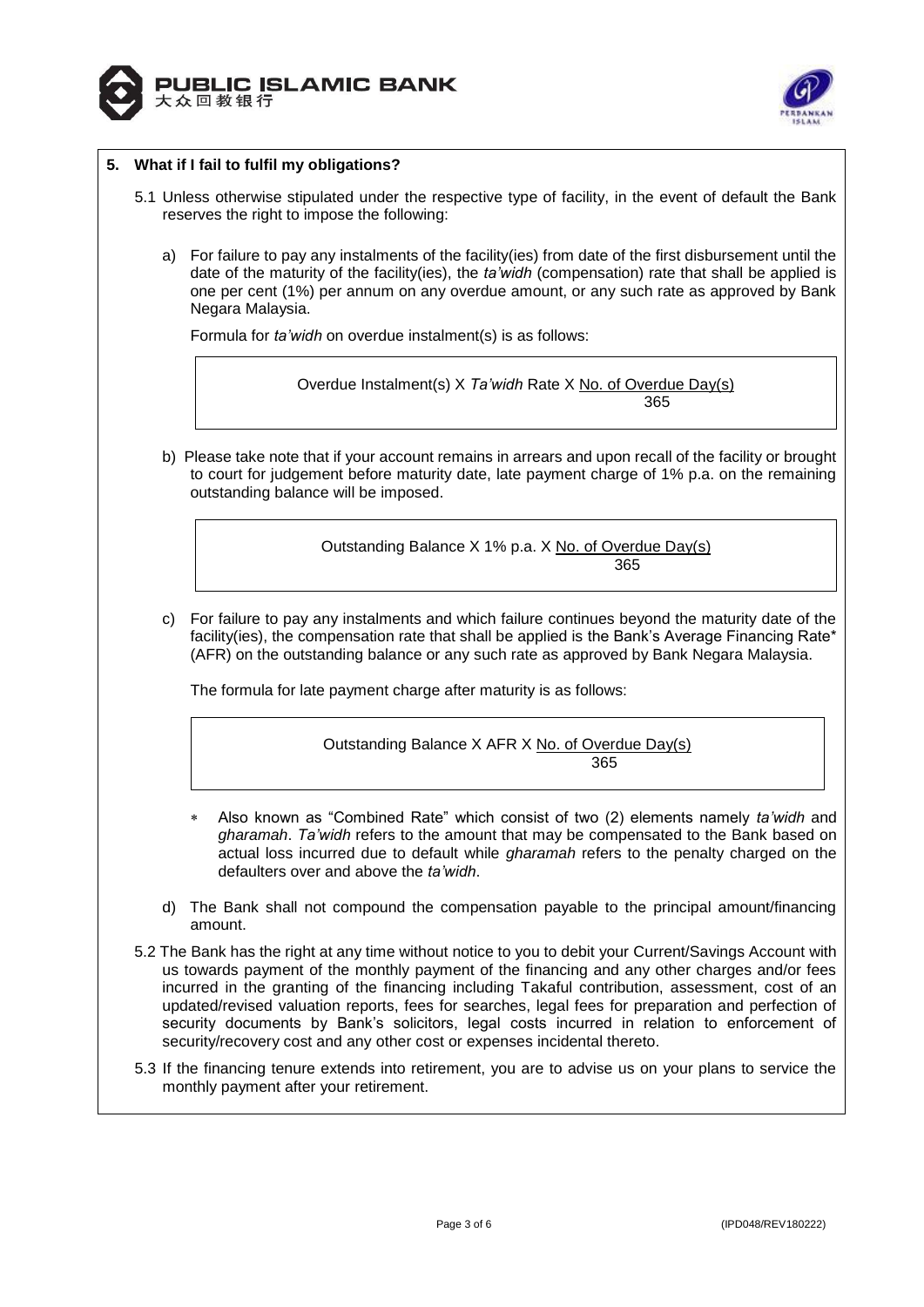



### **5. What if I fail to fulfil my obligations?, cont.**

- 5.4 You are to furnish us all relevant information regarding financing taken from all financial institutions, cooperatives, building societies, credit companies and merchants that provide credit sales, etc. and to fully and accurately disclose material information that has a bearing on our financing decision. Failure by you to disclose essential and correct information in the financing application as well as the consequences of providing incomplete or incorrect information may lead to a higher financing rate or rejection of your financing application.
- 5.5 Legal action will be taken if you fail to respond to reminder notices. Your property may be foreclosed and you will have to bear all legal costs. You are also responsible to settle any shortfall after your property is sold.
- 5.6 Legal action against you may affect your credit rating leading to financing being more difficult or expensive to you.
- 5.7 Under specific circumstances where the customer is not contactable, the Bank's obligation is considered to be fulfilled if such notice has been sent to the last known address of the customer at least seven (7) calendar days in advance.

### **Other terms and conditions**

- 1) You may select to use Bank's panel lawyers/Takaful operators/valuers.
- 2) On case to case basis depending on your credit assessment by the Bank, you may be required to provide a guarantor.

### **6. What if I fully settle the financing before its maturity?**

6.1 If you fully settle your financing before its maturity:

- a) You will need to pay the outstanding balance, current monthly profit and any amount due and payable to the Bank.
- b) No Early Settlement Fee will be charged.

#### **7. Do I need any Takaful coverage?**

| Mortgage Reducing Term Takaful (MRTT)         |  | II Yes II      |  | No. |
|-----------------------------------------------|--|----------------|--|-----|
| <b>Business Financing Term Takaful (BFTT)</b> |  | II Yes II No   |  |     |
| Fire/House Holder/House Owner Takaful         |  | [ ] Yes [ ] No |  |     |

Note: The customer can refer to the Branch on the list of panel Takaful operators. The Bank may provide quotations for any compulsory Takaful offered by the Bank's panel of Takaful operators but the customer is free to use the service of non-panel Takaful operators. However, only the amount from Takaful providers approved by the Bank may be financed.

### **8. Do I need a guarantor or collateral?**

Acceptable collateral/guarantor may be required from customers subject to the Bank's requirements.

#### **9. What are the major risks?**

 The profit rate on this facility is pegged to the BNM Funding Rate (BNM FR)/Base Financing Rate (BFR) which may fluctuate from time to time. An increase in profit rates may result in higher monthly instalment/extension of financing tenor.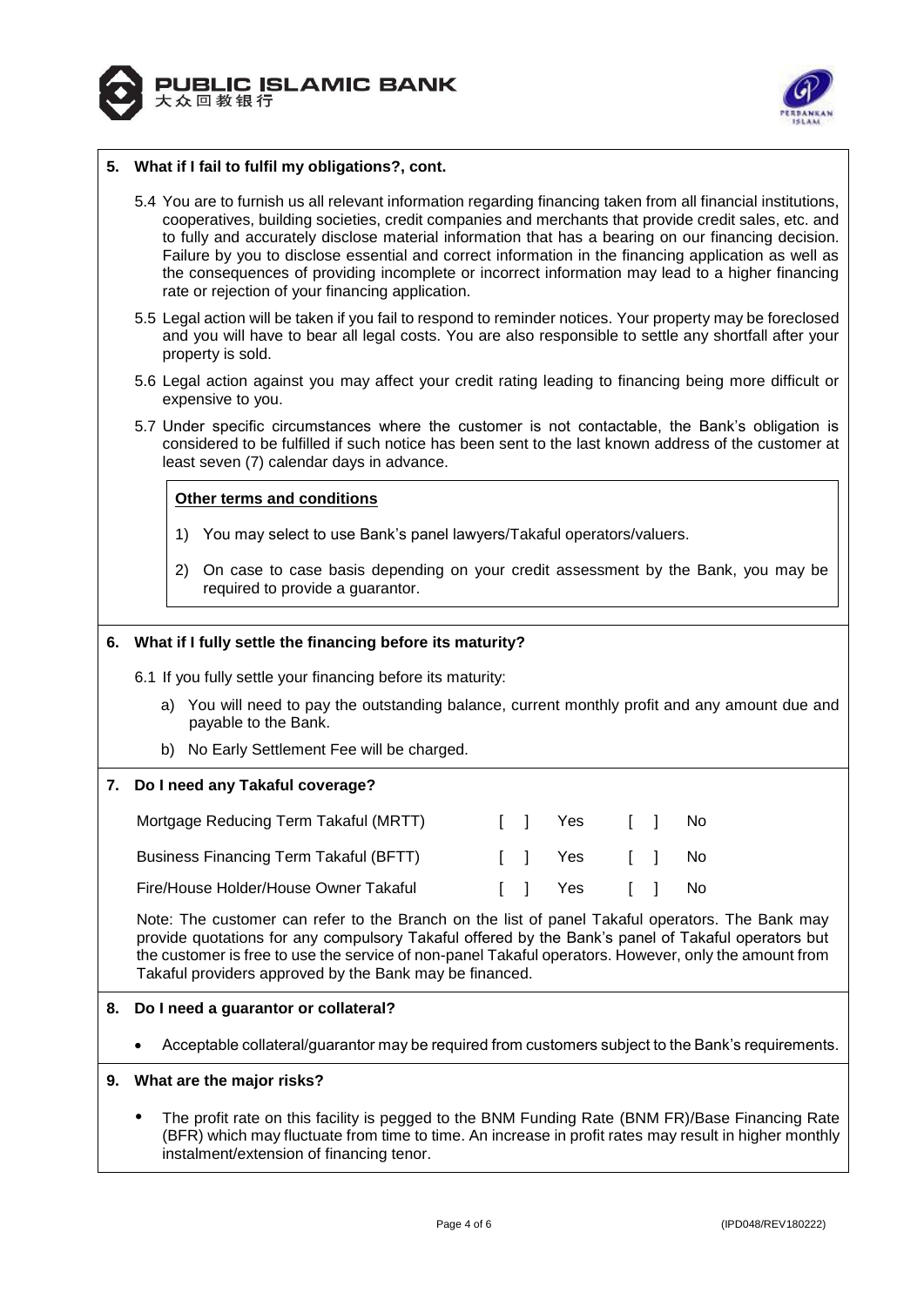



| 10. What do I need to do if there are changes to my contact details? |                                                                                                                                                                                                                                                                                                                                                   |  |  |
|----------------------------------------------------------------------|---------------------------------------------------------------------------------------------------------------------------------------------------------------------------------------------------------------------------------------------------------------------------------------------------------------------------------------------------|--|--|
| ٠                                                                    | It is important that you inform us (written notice to be sent to the account holding branch) of any<br>change in your contact details to ensure that all correspondences reach you in a timely manner.                                                                                                                                            |  |  |
|                                                                      | 11. Where can I get assistance and redress?                                                                                                                                                                                                                                                                                                       |  |  |
| ٠                                                                    | If you have difficulties in making payments, you should contact us earliest possible to discuss<br>payment alternatives.                                                                                                                                                                                                                          |  |  |
|                                                                      | If you wish to complain on the products or services provided by us, you may contact us at:                                                                                                                                                                                                                                                        |  |  |
|                                                                      | <b>Public Islamic Bank Berhad</b><br>25th Floor, Menara Public Bank<br>146 Jalan Ampang<br>50450 Kuala Lumpur<br><b>Telephone :</b><br>1-800-22-5555<br>Fax<br>03-2162 2224<br>E-mail<br>$\mathbb{S}^{n\times n}$<br>islamicbkg@publicislamicbank.com.my<br>Website<br>https://www.publicislamicbank.com.my                                       |  |  |
|                                                                      | Alternatively, you may seek the services of Agensi Kaunseling dan Pengurusan Kredit (AKPK), an<br>agency established by Bank Negara Malaysia to provide free services on money management, credit<br>counselling, financial education and debt restructuring for individuals. You can contact AKPK at:                                            |  |  |
|                                                                      | <b>Tingkat 8, Maju Junction Mall</b><br>1001, Jalan Sultan Ismail<br>50250 Kuala Lumpur<br>Telephone : 03-2616 7766<br>E-mail<br>enquiry@akpk.org.my<br>$\mathcal{L}^{\text{max}}$                                                                                                                                                                |  |  |
| $\bullet$                                                            | If your query or complaint is not satisfactorily resolved by us, you may contact Bank Negara Malaysia<br>TELELINK at:                                                                                                                                                                                                                             |  |  |
|                                                                      | <b>Customer Contact Centre (BNMTELELINK)</b><br><b>Bank Negara Malaysia</b><br>P.O. Box 10922<br>50929 Kuala Lumpur<br>1-300-88-5465 (1-300-88-LINK)<br><b>Telephone</b><br>603-2174 1717<br><b>Overseas</b><br><b>Operating Hours</b><br>9:00 a.m. - 5:00 p.m. (Monday - Friday except public holiday)<br><b>Web Form</b><br>telelink.bnm.gov.my |  |  |
|                                                                      | 12. Where can I get further information?<br>Should you require additional information, please refer to the bankinginfo website at<br>www.bankinginfo.com.my.                                                                                                                                                                                      |  |  |